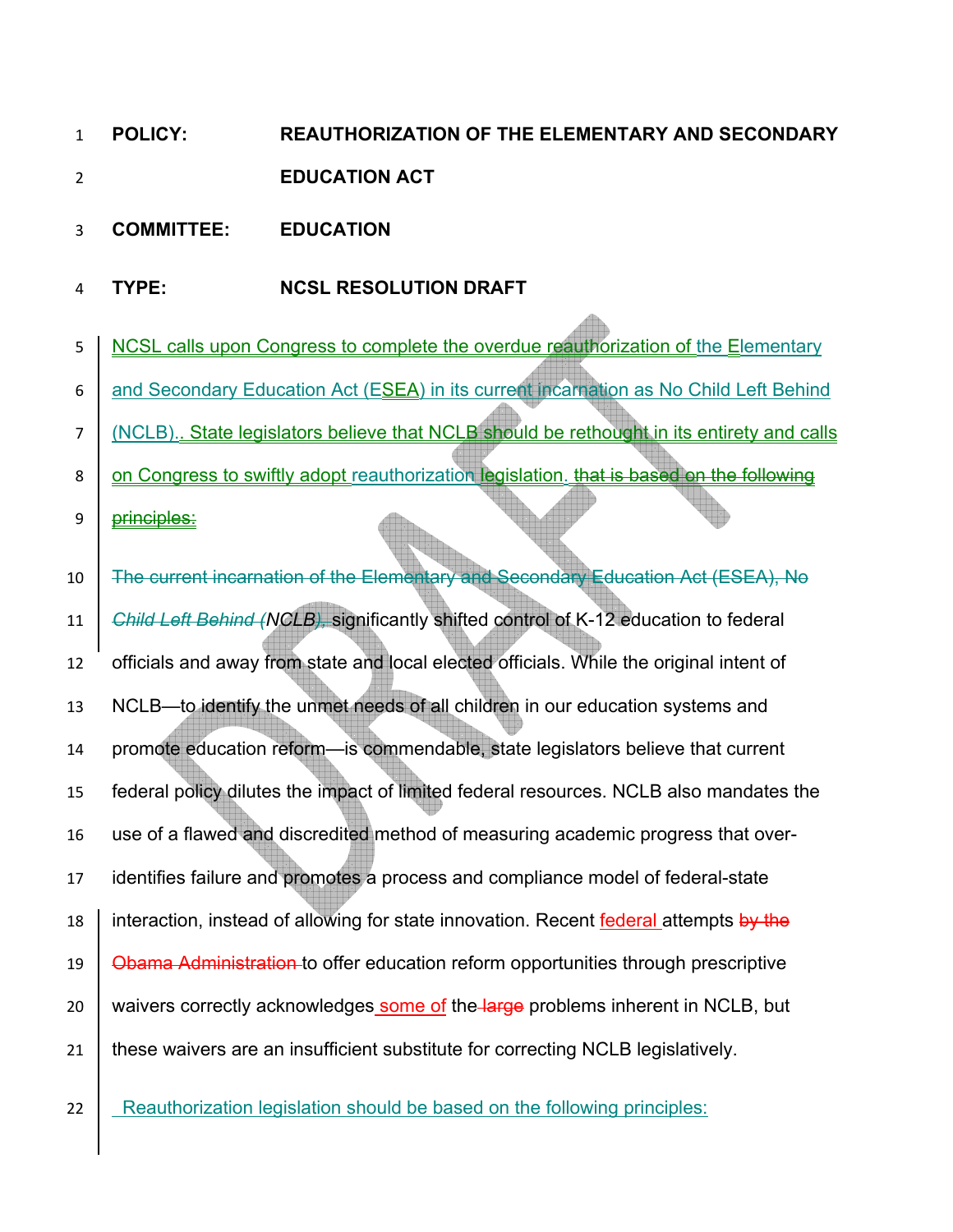| 23 | NCSL calls upon Congress to complete the overdue reauthorization of ESEA. State         |
|----|-----------------------------------------------------------------------------------------|
| 24 | legislators believe that NCLB should be rethought in its entirety and calls on Congress |
| 25 | swiftly adopt legislation that is based on the following principles:                    |
| 26 | <b>Federalism</b>                                                                       |
| 27 | Acknowledginges state constitutions and state elected officials as well as basic        |
| 28 | principles of federalism, in accordance with NCSL's Federal Role in Elementary          |
| 29 | and Secondary Education Policy Directive.                                               |
| 30 | <b>Standards &amp; Accountability</b>                                                   |
| 31 | Allowings states to establish college and career ready standards based on their         |
| 32 | specific needs, including flexibility in adopting common core standards.                |
| 33 | Scraps Replacing the current Adequate Yearly Progress (AYP) metric at the               |
| 34 | heart of NCLB.                                                                          |
| 35 | Avoidings penalties that reduce federal K-12 funding for any state that shows           |
| 36 | continuous improvement in student achievement, and/or a closing of the                  |
| 37 | achievement gap in that state, using any legitimate metric that is incorporated         |
| 38 | into state policy.                                                                      |
| 39 | <b>Funding</b>                                                                          |
| 40 | Concentratinges available federal funding on most at-risk students, utilizing           |
| 41 | research based formulas that target the neediest students.                              |
| 42 | Allowings states the flexibility to distribute funding to areas of greatest need.       |
| 43 | Followings the concept of incentive-based programs as opposed to the coercive,          |
| 44 | punitive system at the heart of NCLB.                                                   |